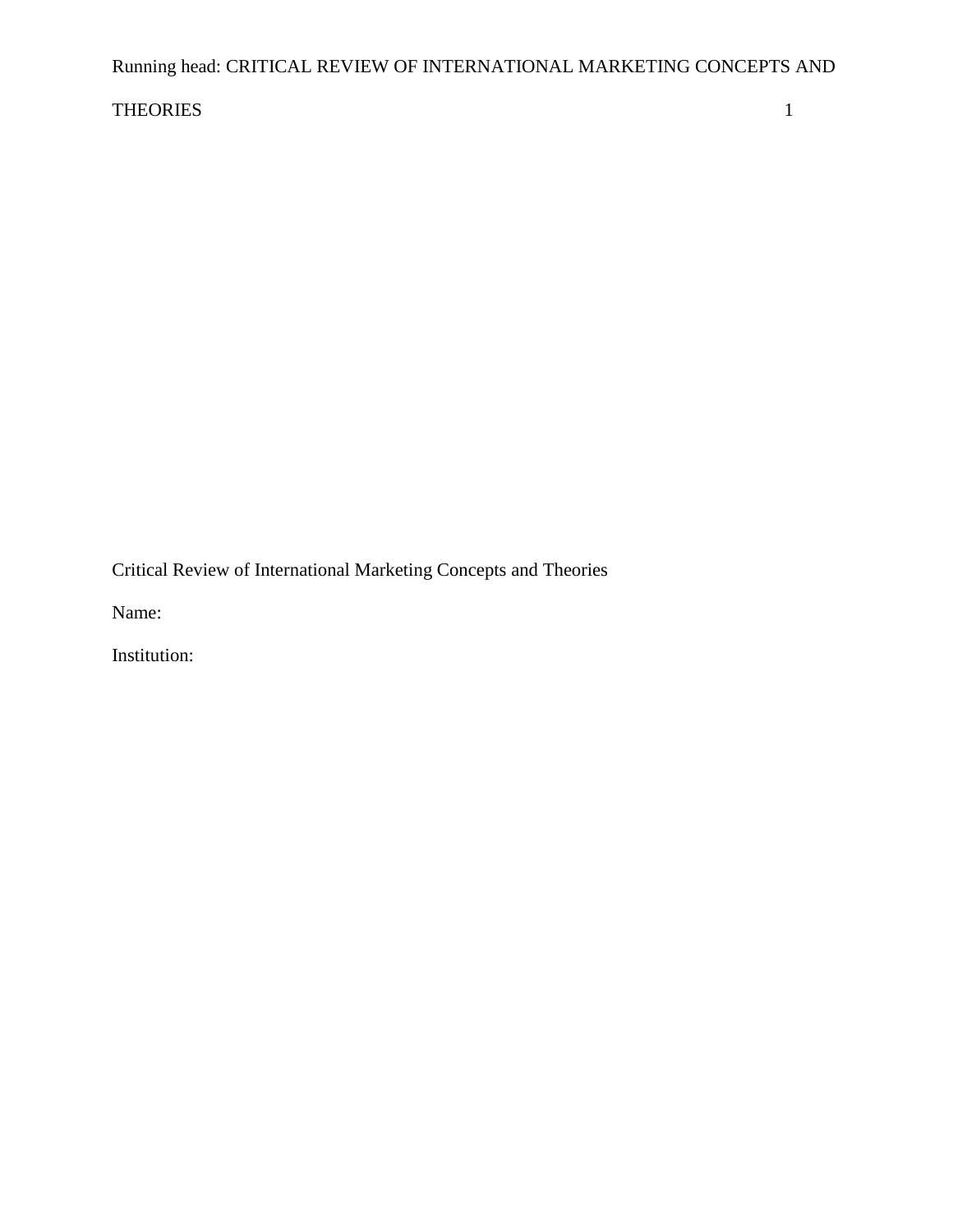## **Critical Review of International Marketing Concepts and Theories**

## **Introduction**

In the past few years, internationalization process in small and medium business has attracted the attention of many scholars and business managers. The focus is derived from their activeness and expansion of their business in the international markets. Managers in small and medium businesses have opted to internationalize their activities and apply the strategic changes to achieve their growth objective. The internationalization has been through the application of various models, such as the Uppsala Internationalization Process Model, International Entrepreneurship Theory, and Network Theory (Elango & Pattnaik, 2007).

In the past days, business internationalization was explained through the use of stage model which was a step by step process. Under this model, the firm that wishes to start any international activity later, should get involved in the international market and eventually owns subsidiaries abroad. The model resembles the Uppsala model that was proposed by Johansson, Vahlne in 1977 before it was criticized, and others were developed and adopted. New models, such as The Network Approach model brings out the significance of creating a good relationship with suppliers, customers and also the market in stimulating business internationalization (Jan 2004).

In the current business era, advancement in technology and the reduction of trade barriers have made the global economy more integrated, and such globalization has enabled managers to internationalize their business more easily and more efficiently. Over the last years, researchers have put into question the efficiency of Uppsala model in explaining the internationalization process of the SMEs, hence introducing other new models such as the Network Model and the International Entrepreneurship model to explain why and how businesses internationalize.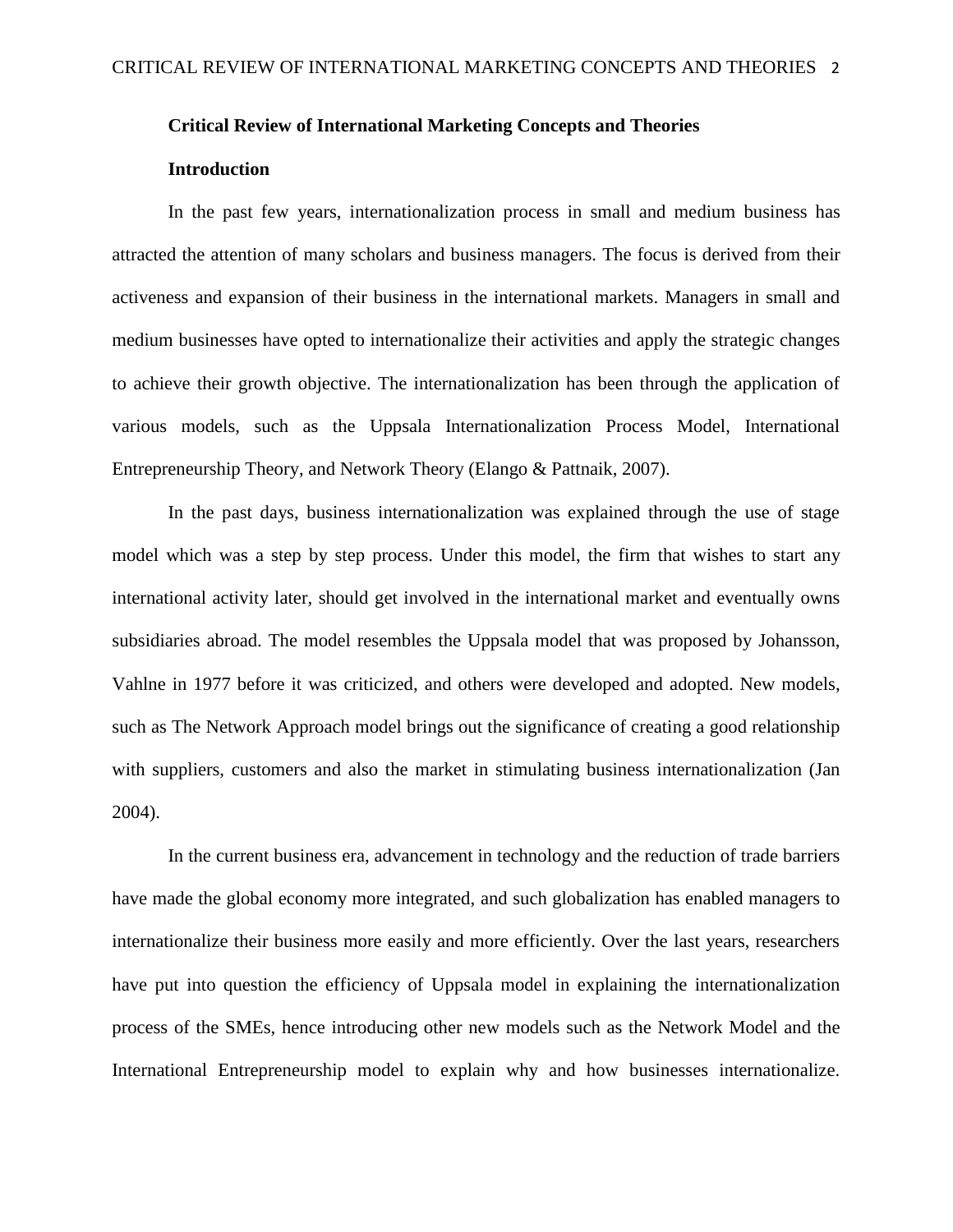Various theories explain the different process of business internationalization (Amal & Rocha 2010).

The objective of this research is to enhance the understanding of the internationalization process of small and medium businesses through various models. This research seeks to analyze the available theories and their significance in internationalizing SMES and their validity in the future expansion of the SME markets.

## **The Uppsala Internationalization Process Model**

The theoretical framework of this model was developed at first in 1975 by Johansson and Wieldersheim-Paul while studying the four Swedish firms. Through this, they realized that when firms internationalize, they move together in a series of increasing steps, which were termed as establishment chain. The model has its roots in the behavioral theory of businesses which describes internationalization of businesses as a gradual process of the firm in increasing its international awareness. It is expressed in the model through establishment chain and psychic distance.

As argued by Elango and Pattnaik (2007), the Uppsala model entails the interaction between knowledge development of foreign markets, the developing operations within it, and the increase in committing resources to such markets. The model describes the dynamic model and also the internationalization process of a firm.

Two methods attract attention in this model: the psychic distance and the learning process. The Uppsala model focuses mainly on three stages. These include market knowledge, market commitment, and the current activities. The state aspects include the committed resources to the foreign market, the market knowledge, and decisions that would affect the opportunities and risks of firms. The market knowledge helps the managers in making decisions. Uppsala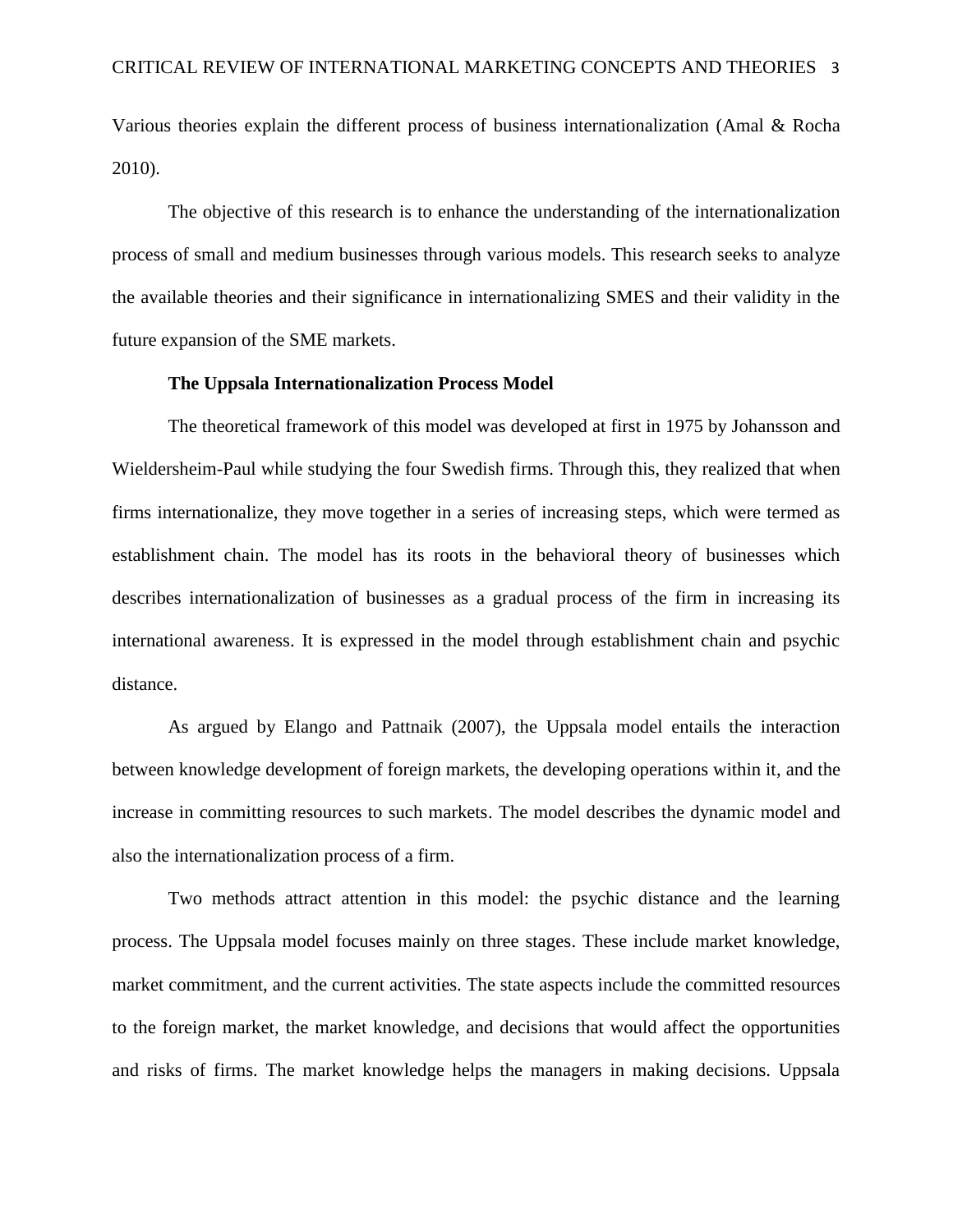model is the only adaptive model method of the process-based models (Andrew & Rebecca, 2008).

According to Malhotra and Hinings, (2010), Uppsala model fundamental assumption is that the market knowledge and commitment influence the decisions on engagement and the later performance. The level of knowledge on foreign markets is subjective to the resource commitment in the international market and the vice versa. Most firms start an internationalization process in the markets with less psychic distance. The psychic distances are factors that affect the information flow such as language difference, political systems, and culture (Loane & Bell, 2006).

## **Network Theory**

The theory argues that relationships are investments in assets, hence championing for a stronger consideration of network in firms. There is no longer completion of enterprises on individual levels, but network level. This includes the domestic or foreign customers and suppliers as well as their vendors and customers. Currently, the network approach has been unified into the latest Uppsala model version. It shows that the Uppsala model is more developed and generalized than other models due to is regular updates (Jan 2004).

#### **Innovation Model**

Under this model, internationalization is considered as the process of adopting a new product. Authors commonly use the approach in explaining the internationalization process. The model argues that every step is an innovative step for the firm but differs only in the phase choice, their number, and internationalization initiation mechanism (Elango, & Pattnaik, 2007).

In the first stage, the firm has no interest in exports and only responds to market commands. In the second phase, the firm is ready to respond to market dimensions, but makes no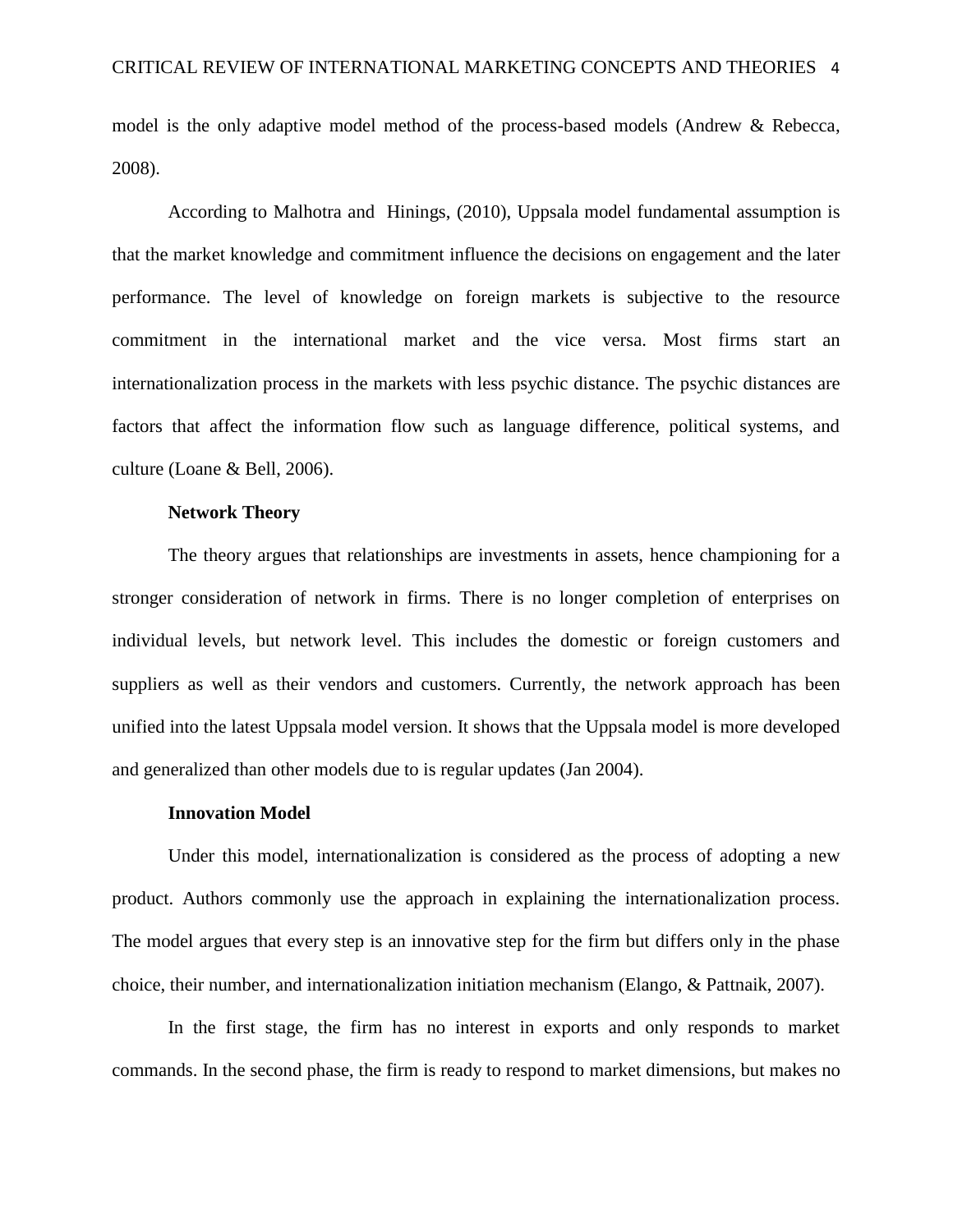effort in developing the possibility of the export process. In the third stage, there is a possibility of establishing export activity. In the fourth stage, the firm exports on an experimental basis to the close psychological market. The export activity is confirmed in the fifth phase, and the firm adjusts its operations to optimize market processes (Amal & Rocha 2010).

## **Theoretical Developments in the Area of Internationalization**

For the last 20 years, there have been technological improvements in transportation, telecommunication, and production. The developed in technology has been the key factor in business globalization and has highly changed the progress of business environment. These advancements have provided the firms quick means in responding to better changes than before (Huei-Fang, 2009).

There are also changes in the international business environment with the developing economies such as Brazil, China, India, and Russia playing the main roles in the international trade (Andrew & Rebecca, 2008). The Uppsala model focused on the internationalization process as an internal capability ignoring the other external influences such as market potential, and other competitive potential forces, which are significant in the global business. In most cases, these factors may outdo the psychic distance forces in making management decisions (Huei-Fang 2009).

## **Foreign Market Selection by SMES**

Most managers prefer foreign markets in their early stage of internalization due to the rapid globalization and high vertical integration that is happening on the international market. Managers need to keep at list the global track in their business operations for competition importance (Huei-Fang 2009).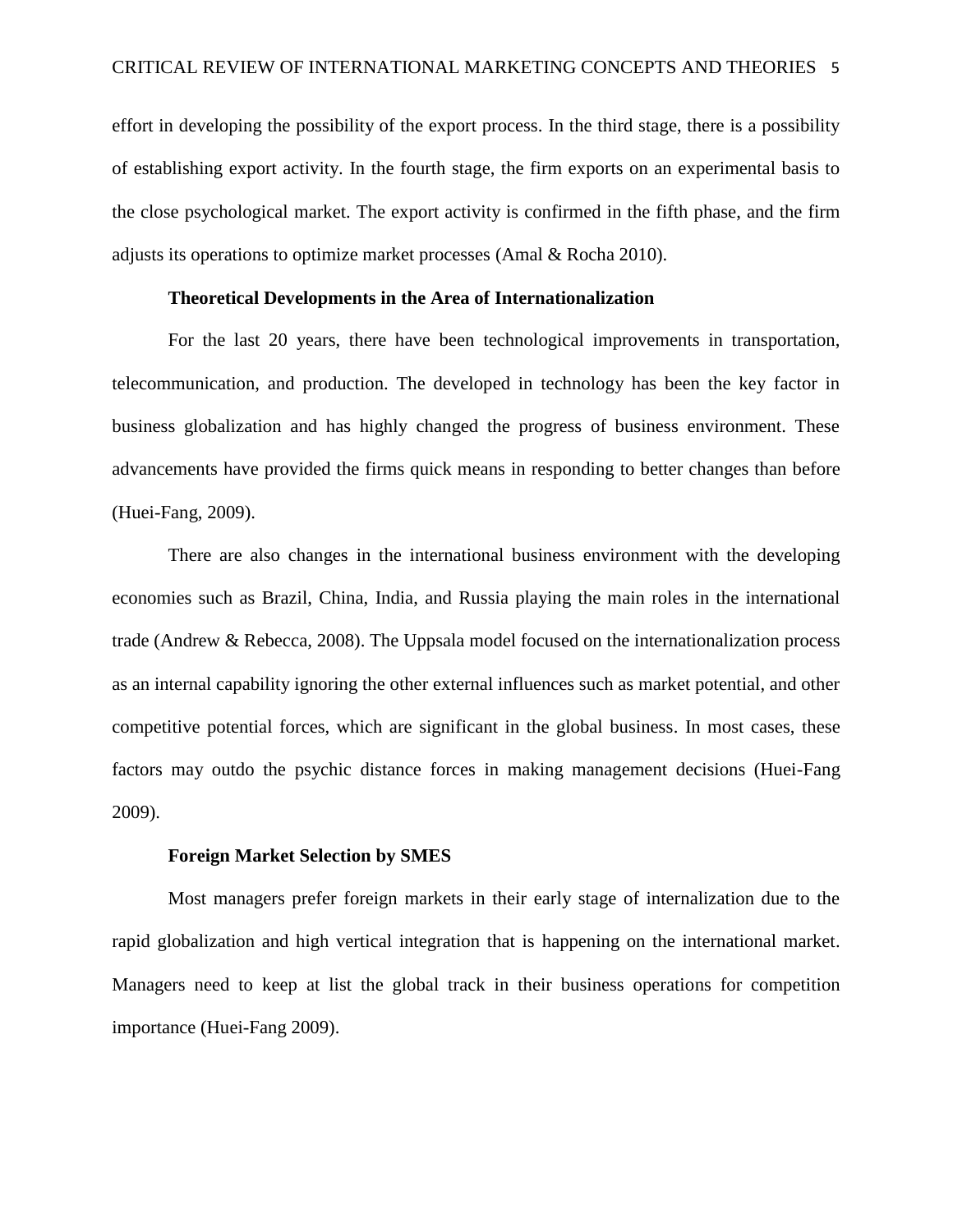Managers also find it the importance of monitoring the effect of globalization on the domestic clients. It's important as a manger to be aware of their key competitor's expansion in the foreign market and the way they do it. It is often vital for managers to do a follow-up of the main foreign customers to maintain an active business relationship (Huei-Fang 2009).

Access to new markets is another reason for managers to prefer foreign investments. The product or service products at some point reach a critical stage of cost and amount where the foreign production is more cost friendly compared to a domestic cost of production. In addition to exports, some other drivers facilitate internationalization that includes foreign investments, foreign companies' partnership, and cross-border business networking. Currently, technology advancement, globalization, economic and political changes are the primary key drivers to the internationalization of SMEs (Elango & Pattnaik, 2007).

The former Uppsala model argues that the order of a business entering a foreign market depends on the physical and psychic distances, starting with the closer countries to home market. With the globalization, the physical distance has not decreased, but rather made less a hindrance. As people travel far, firms continue becoming global, leading to the frequent encounter of different cultures. Psychological distance is still considered as a critical factor in determining the level of uncertainty, but managers view it being part of the good networks (Andrew & Rebecca, 2008)

**The Positive contribution of Uppsala Model in Small and Middle Business Internationalization**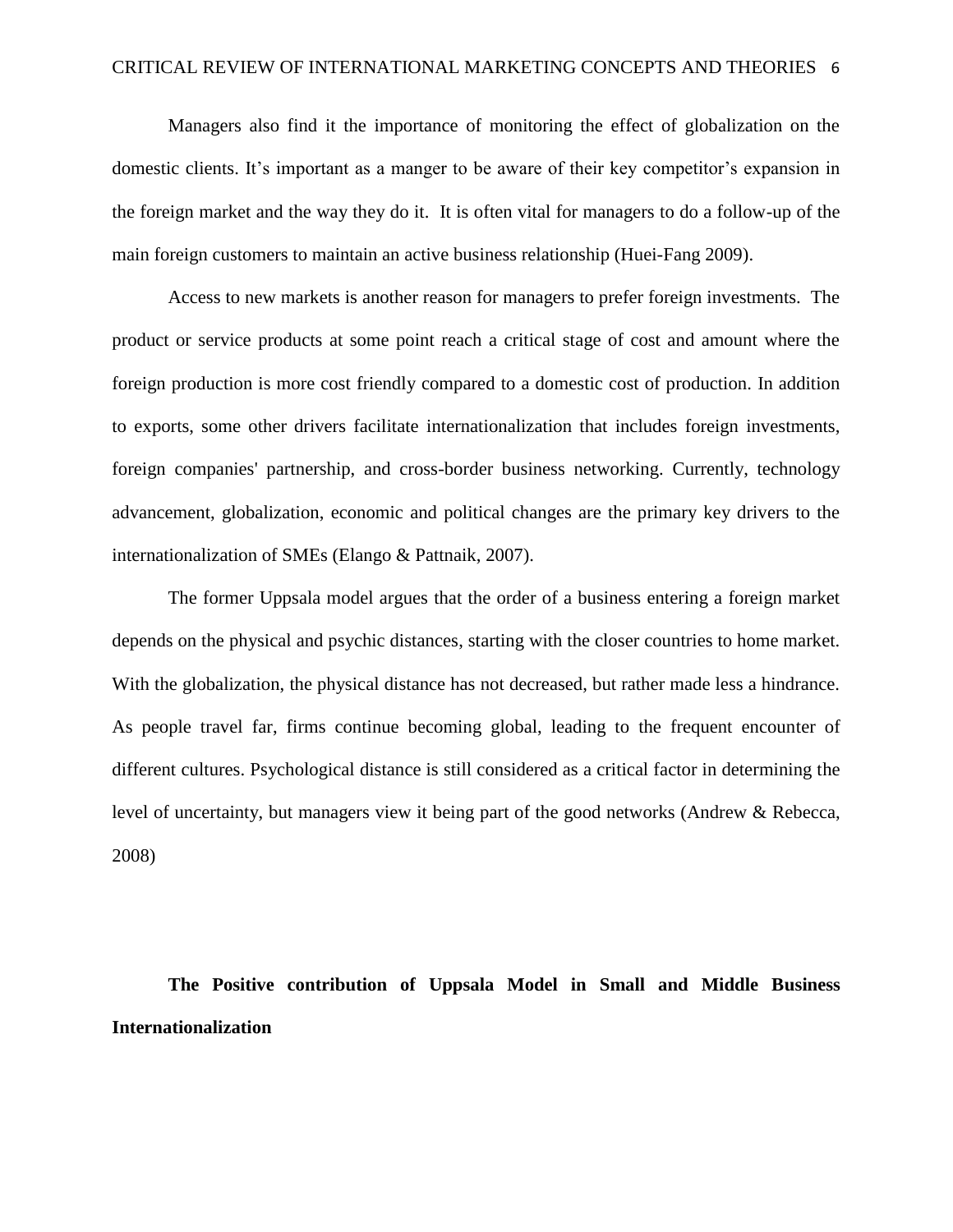Digitalization and convenience traveling have improved long distant relations through more participation in global networks. It has also introduced different distribution chains such as online selling and delivery of products. Firms consider psych distance as a critical factor in determining the level of uncertainty, but can also be overcome and reduced to being part of the good networks (Huei-Fang 2009).

Through this way, internationalization makes it easier for firms to join in big markets without following the Uppsala incremental steps. It has also argued that the internationalization process is speeded up, and the issue of psychic and physical distance is reduced (Huei-Fang 2009).

## **Challenges of the Uppsala Model in Market Selection of Born-global Firms**

Despite the model effort in trying to explain internationalization process in most businesses, the model itself has some weakness in explaining the full internationalization as it is meant to be from the original side of the analysis. The changes in the business environment for the last 20 years have brought a lot of impact on the business development theories (Jan 2004).

To start with, the model does not explain the incentives in management and its effects in making decisions. When introducing the four-entry sequence in the market, the models ignore other forms of entry in the market, which are hard to fix in the scale of the model. Such forms as franchising are more favorable since they are a less risky form of market entry and can control and cover more markets (Jan 2004).

Though the psychic distance is not fixed, it decreases with the international experience and the learning on the organization. However, some managers lack the sufficient experience on foreign market expansion. This makes them lack confidence in entering the international market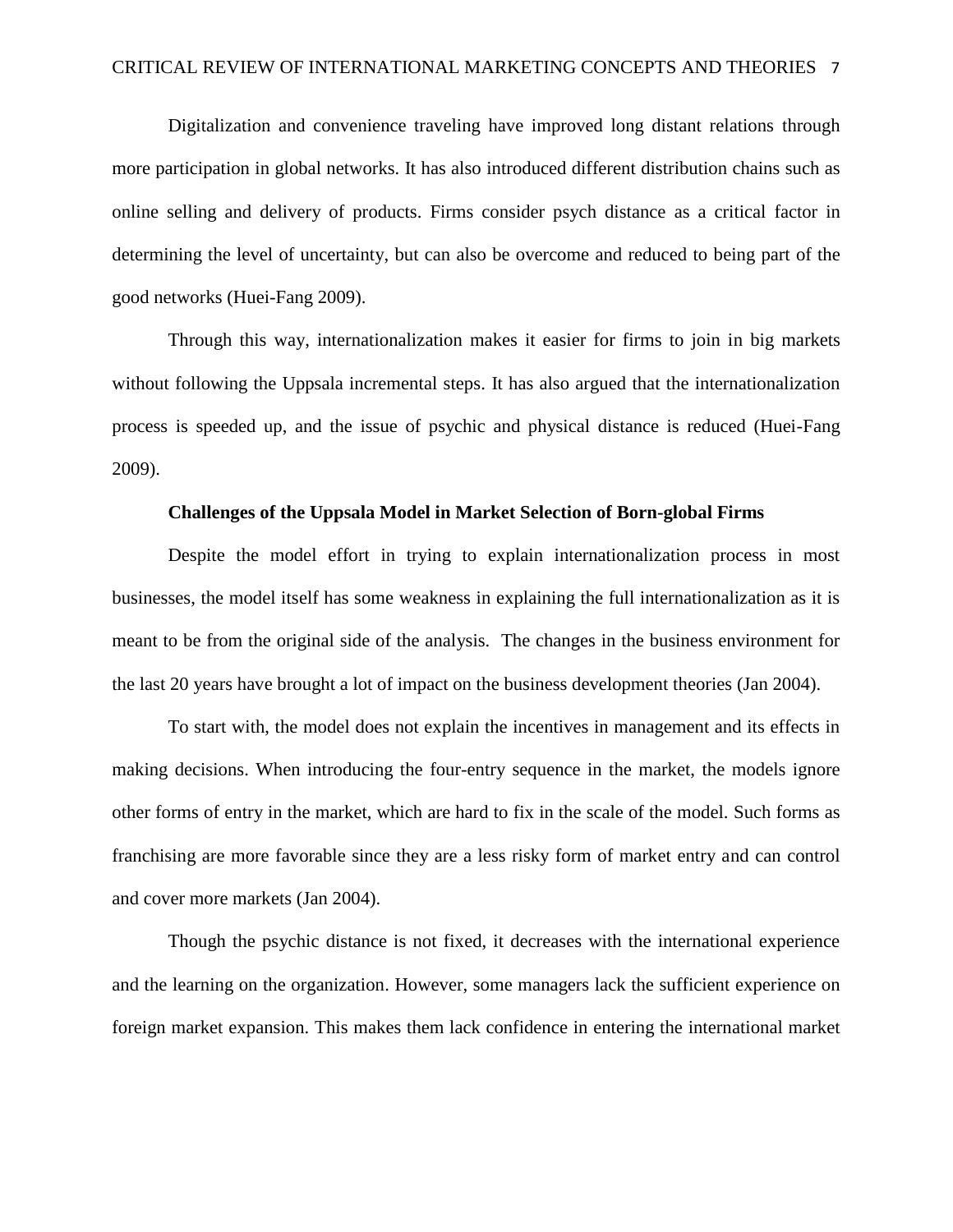with similar businesses. Enough experience widens the understanding of the international market hence managers are able to reduce the entry cost (Huei-Fang 2009).

Cultural differences and political systems also impede the learning, making managers strain in expansion option. Different customer cultures create uncertainty in choosing expansion opportunities. Political risks and government regulations on foreign markets affects the managers' decisions in entering the overseas markets (Jan 2004).

## **Summary of Discussion**

It is evident that some of Uppsala model aspects apply to the internationalization process of SMES. Though not all firms follow the whole steps of internationalization as indicated by the model, the key significant issue is the psychic distance. Almost all the SMES chose markets in countries with small psychological distance as their global market targets in their early stages. In every firm, market knowledge is critical for managers in internationalization process and activities.

Some aspects in international entrepreneurship theory are also significant to SMES. Internationalization is easier when the managers have more experience in the internationalization process. Most SMES consider the market opportunity, growth opportunity, and the managerial motivation to be the key driving factors for internationalization process. Other factors are the risk-seeking behavior and entrepreneurial activities which help in reorganizing the opportunities to extend the market across domestic borders.